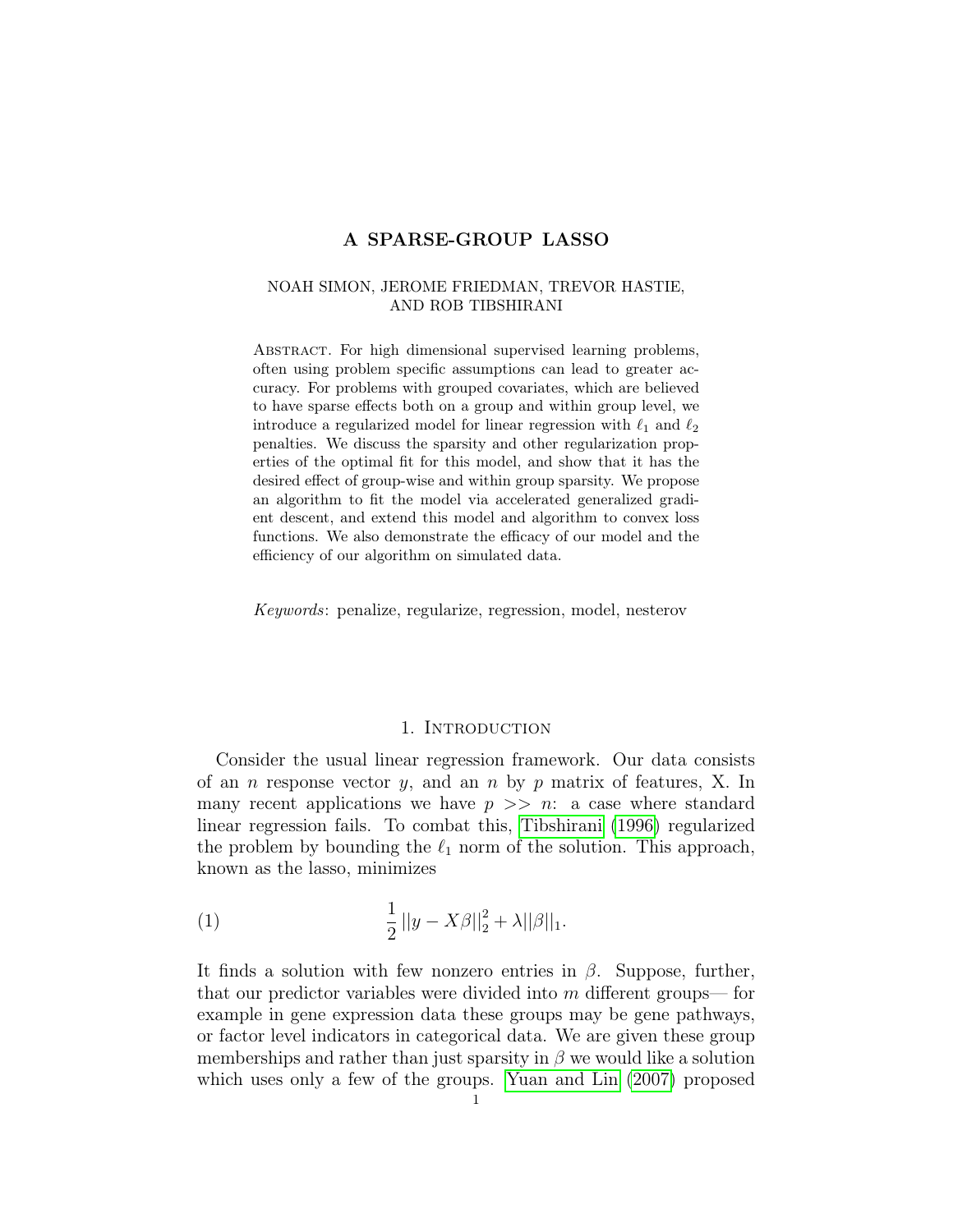the group lasso criterion for this problem; the problem is

(2) 
$$
\min_{\beta} \frac{1}{2} \left| y - \sum_{l=1}^{m} X^{(l)} \beta^{(l)} \right|_{2}^{2} + \lambda \sum_{l=1}^{m} \sqrt{p_{l}} ||\beta^{(l)}||_{2}
$$

where  $X^{(l)}$  is the submatrix of X with columns corresponding to the predictors in group l,  $\beta^{(l)}$  the coefficient vector of that group and  $p_l$ is the length of  $\beta^{(l)}$ . This criterion exploits the non-differentiability of  $||\beta^{(l)}||_2$  at  $\beta^{(l)}=0$ ; setting groups of coefficients to exactly 0. The sparsity of the solution is determined by the magnitude of the tuning parameter  $\lambda$ . If the size of each group is 1, this gives us exactly the regular lasso solution.

While the group lasso gives a sparse set of groups, if it includes a group in the model then all coefficients in the group will be nonzero. Sometimes we would like both sparsity of groups and within each group for example if the predictors are genes we would like to identify particularly "important" genes in pathways of interest. Toward this end we focus on the "sparse-group lasso"

$$
(3) \ \ \min_{\beta} \frac{1}{2n} \left| \left| y - \sum_{l=1}^{m} X^{(l)} \beta^{(l)} \right| \right|_{2}^{2} + (1 - \alpha) \lambda \sum_{l=1}^{m} \sqrt{p_{l}} ||\beta^{(l)}||_{2} + \alpha \lambda ||\beta||_{1}.
$$

where  $\alpha \in [0, 1]$  — a convex combination of the lasso and group lasso penalties ( $\alpha = 0$  gives the group lasso fit,  $\alpha = 1$  gives the lasso fit). Before we move on, we would like to define consistent terminology for our 2 types of sparsity: we use "groupwise sparsity" to refer to the number of groups with at least one nonzero coefficient, and "within group sparsity" to refer to the number of nonzero coefficients within each nonzero group. Occasionally, we will also use the term "overall sparsity" to refer to the total number of nonzero coefficients irregardless of grouping.

In this paper we discuss properties of this criterion, first proposed in our unpublished note, [Friedman et al..](#page-17-1) We discuss using this idea for logistic and Cox regression, and develop an algorithm to solve the original problem and extensions to other loss functions. Our algorithm is based on Nesterov's method for generalized gradient descent. By employing warm starts we solve the problem along a path of constraint values. We demonstrate the efficacy of our objective function and algorithm on real and simulated data, and we provide a publically available R implementation of our algorithm in the package SGL. This paper is the continuation of [Friedman et al.,](#page-17-1) a brief note on the criterion.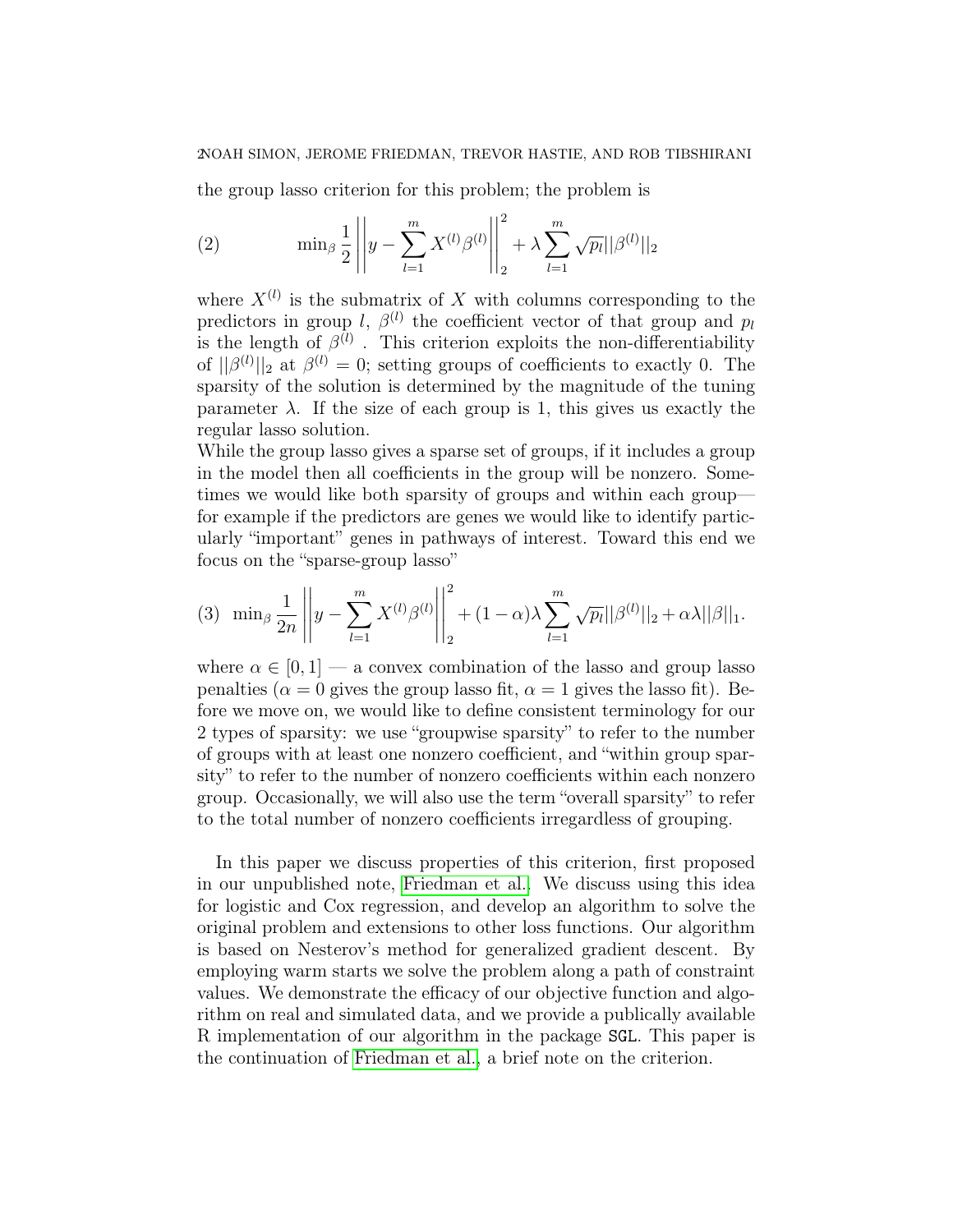This criterion was also discussed in [Zhou et al.](#page-18-1) [\(2010\)](#page-18-1). They applied it to SNP data for linear and logistic regression with an emphasis on variable selection and found that it performed well.

In Section [2](#page-2-0) we develop the criterion and discuss some of its properties. We present the details of the algorithm we use to fit this model in Section [3.](#page-4-0) In Section [4](#page-8-0) we extend this model to any log-concave likelihood in particular to logistic regression and the Cox proportional hazards model. In Section [5](#page-9-0) we discuss when we might expect our model to outperform the lasso and group lasso, and give some real data examples. In Section [6](#page-13-0) we show the efficacy of our model and the efficiency of our algorithm on simulated data.

## 2. CRITERION

<span id="page-2-0"></span>Returning to the usual regression framework we have an  $n$  response vector y, and an n by p covariate matrix X broken down into m submatrices,  $X^{(1)}, X^{(2)}, \ldots, X^{(m)}$ , with each  $X^{(l)}$  an n by  $p_l$  matrix, where  $p_l$  is the number of covariates in group l. We choose  $\hat{\beta}$  to minimize

<span id="page-2-1"></span>(4) 
$$
\frac{1}{2n} \left\| y - \sum_{l=1}^{m} X^{(l)} \beta^{(l)} \right\|_{2}^{2} + (1 - \alpha) \lambda \sum_{l=1}^{m} \sqrt{p_{l}} ||\beta^{(l)}||_{2} + \alpha \lambda ||\beta||_{1}.
$$

For the rest of the paper we will supress the  $\sqrt{p_l}$  in the  $\sum_{l=1}^m \sqrt{p_l} ||\beta^{(l)}||_2$ penalty term for ease of notation. To add it back in, simply replace all future  $(1 - \alpha)\lambda$  by  $\sqrt{p_k}(1 - \alpha)\lambda$ . One might note that this looks very similar to the elastic net penalty proposed by [Zou and Hastie](#page-18-2) [\(2005\)](#page-18-2). It differs because the  $|| \cdot ||_2$  penalty is not differentiable at 0, so some groups are completely zeroed out. However, as we show shortly, within each nonzero group it gives an elastic net fit (though with the  $|| \cdot ||_2^2$ penalty parameter a function of the optimal  $||\hat{\beta^{(k)}}||_2$ .

The objective in [\(4\)](#page-2-1) is convex, so the optimal solution is characterized by the subgradient equations. We consider these conditions to better understand the properties of  $\hat{\beta}$ . For group k,  $\hat{\beta}^{(k)}$  must satisfy

$$
\frac{1}{n}X^{(k)\top}\left(y - \sum_{l=1}^{m} X^{(l)}\hat{\beta}^{(l)}\right) = (1 - \alpha)\lambda u + \alpha\lambda v
$$

where u and v are subgradients of  $||\hat{\beta}^{(k)}||_2$  and  $||\hat{\beta}^{(k)}||_1$  respectively, evaluated at  $\hat{\beta}^{(k)}$ . So,

$$
u = \begin{cases} \n\frac{\hat{\beta}^{(k)}}{||\hat{\beta}^{(k)}||_2} & \text{if } \hat{\beta}^{(k)} \neq \mathbf{0} \\ \n\in \{u : ||u||_2 \leq 1\} & \text{if } \hat{\beta}^{(k)} = \mathbf{0}\n\end{cases}
$$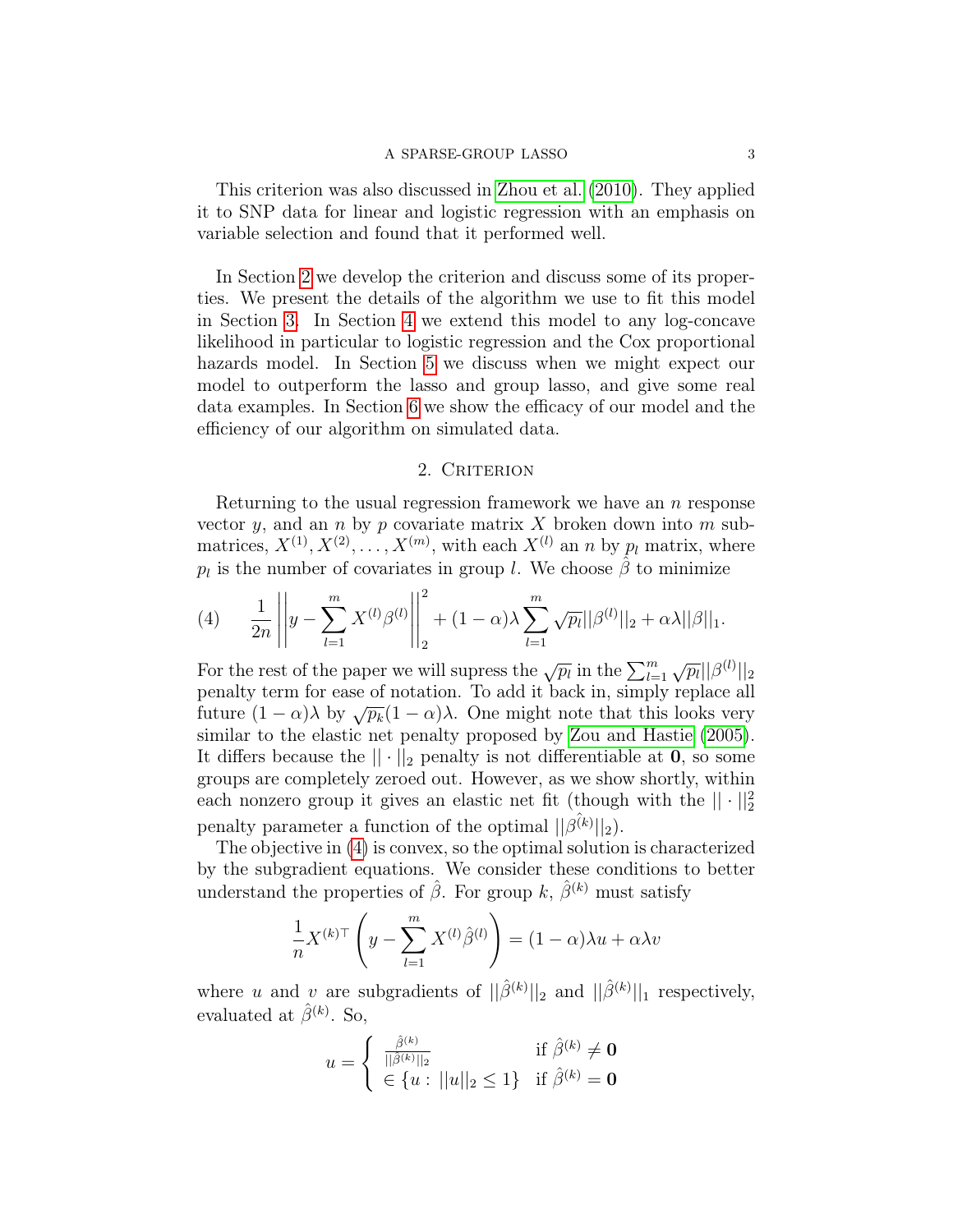$$
v_j = \begin{cases} \operatorname{sign} \left( \hat{\beta}_j^{(k)} \right) & \text{if } \hat{\beta}_j^{(k)} \neq 0 \\ \in \{ v_j : |v_j| \leq 1 \} & \text{if } \hat{\beta}_j^{(k)} = 0. \end{cases}
$$

With a little bit of algebra we see that the subgradient equations are satisfied with  $\hat{\beta}^{(k)} = 0$  if

(5) 
$$
\left| \left| \mathbf{S} \left( X^{(k)\top} r_{(-k)}/n, \, \alpha \lambda \right) \right| \right|_2 \leq (1 - \alpha) \lambda
$$

where  $r_{(-k)}$  the partial residual of y, subtracting all group fits other than group  $k$ 

<span id="page-3-1"></span>
$$
r_{(-k)} = y - \sum_{l \neq k} X^{(l)} \hat{\beta}^{(l)}
$$

and with  $S(\cdot)$  the coordinate-wise soft thresholding operator:

$$
(S(z, \alpha \lambda))_j = \text{sign}(z_j)(|z_j| - \alpha \lambda)_+.
$$

In comparison, the usual group lasso has  $\hat{\beta}^{(k)} = 0$  if

$$
\left| \left| X^{(k)\top} r_{(-k)} \right| \right|_2 \le \lambda_2
$$

On a group sparsity level the two act similarly, though the sparse-group lasso adds univariate shrinkage before checking if a group is nonzero.

The subgradient equations can also give insight into the sparsity within a group which is at least partially nonzero. If  $\beta^{(k)} \neq 0$  then the subgradient conditions for a particular  $\beta_i^{(k)}$  become

$$
\frac{1}{n} X_i^{(k)\top} \left( Y - \sum_{l=1}^m X^{(l)} \hat{\beta}^{(l)} \right) = (1 - \alpha) \lambda \left( \frac{\hat{\beta}_i^{(k)}}{||\hat{\beta}^{(k)}||_2} \right) + \alpha \lambda v_i.
$$

This is satisfied for  $\hat{\beta}_i^{(k)} = 0$  if

(6) 
$$
|X_i^{(k)\top}r_{(-k,i)}| \leq n\alpha\lambda
$$

with  $r_{(-k,i)} = r_{(-k)} - \sum_{j \neq i} X_j^{(k)} \hat{\beta}^{(k)}$  the partial residual of y subtracting all other covariate fits, excluding only the fit of  $X_i^{(k)}$  $i^{(k)}$ . This is the same condition for a covariate to be inactive as in the regular lasso.

<span id="page-3-0"></span>For  $\beta_i^{(k)}$  nonzero, more algebra gives us that  $\beta_i^{(k)}$  $i^{(k)}$  satisfies

(7) 
$$
\hat{\beta}_i^{(k)} = \frac{\mathrm{S}\left(X_i^{(k)^\top} r_{(-k,i)}/n, \alpha \lambda\right)}{X_i^{(k)^\top} X_i^{(k)}/n + (1-\alpha)\lambda/||\hat{\beta}^{(k)}||_2}.
$$

These are elastic net type conditions as in [Friedman et al.](#page-17-2) [\(2009\)](#page-17-2). Unlike the usual elastic net, the proportional shrinkage here is a function of the optimal solution,  $\lambda_{\text{net},2} = (1-\alpha)\lambda/||\hat{\beta}^{(k)}||_2$ . Formula [\(7\)](#page-3-0) suggests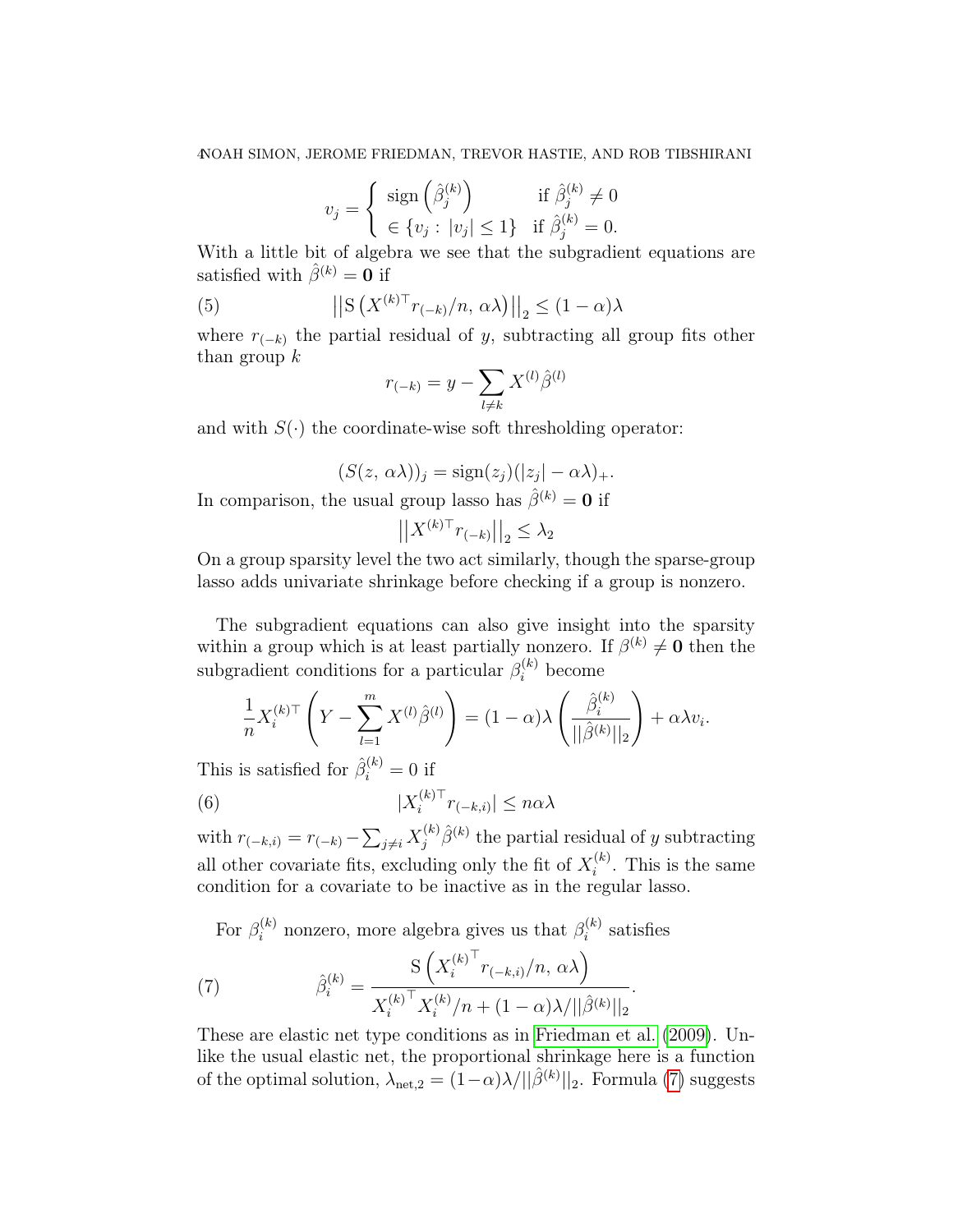a cyclical coordinate-wise algorithm to fit the model within group. We tried this algorithm in a number of incarnations and found it inferior in both timing and accuracy to the algorithm discussed in section [3.](#page-4-0) [Puig et al.](#page-17-3) [\(2009\)](#page-17-3) and [Foygel and Drton](#page-17-4) [\(2010\)](#page-17-4) fit the group lasso and sparse-group lasso respectively by explicitly solving for  $||\hat{\beta}^{(k)}||_2$  and applying (7) in a cyclic fashion for each group with all other groups fixed. This requires doing matrix calculations, which may be slow for larger group sizes, so we take a different approach.

From the subgradient conditions we see that this model promotes the desired sparsity pattern. Furthermore, it regularizes nicely within each group  $-$  giving an elastic net-like solution.

## 3. Algorithm

<span id="page-4-0"></span>In this section we describe how to fit the sparse-group lasso using blockwise descent — to solve within each group we employ an accelerated generalized gradient algorithm with backtracking. Because our penalty is separable between groups, blockwise descent is guaranteed to converge to the global optimum.

3.1. Within Group Solution. We choose a group  $k$  to minimize over, and consider the other group coefficients as fixed — we can ignore penalties corresponding to coefficients in these groups. Our minimization problem becomes, find  $\hat{\beta}^{(k)}$  to minimize

<span id="page-4-2"></span>(8) 
$$
\frac{1}{2n}||r_{(-k)} - X^{(k)}\beta^{(k)}||_2^2 + (1-\alpha)\lambda||\beta^{(k)}||_2 + \alpha\lambda||\beta^{(k)}||_1
$$

We denote our unpenalized loss function by

$$
\ell(r_{(-k)}, \beta) = \frac{1}{2n} ||r_{(-k)} - X^{(k)}\beta||_2^2
$$

Note, we are using  $\beta$  here to denote the coefficients in only group k. The modern approach to gradient descent is to consider it as a majorization minimization scheme. We majorize our loss function, centered at a point  $\beta_0$  by

<span id="page-4-1"></span>
$$
(9) \ \ell(r_{(-k)}, \beta) \leq \ell(r_{(-k)}, \beta_0) + (\beta - \beta_0)^{\top} \nabla \ell(r_{(-k)}, \beta_0) + \frac{1}{2t} ||\beta - \beta_0||_2^2
$$

where  $t$  is sufficiently small that the quadratic term dominates the Hessian of our loss; note, the gradient in  $\nabla \ell(r_{(-k)}, \beta_0)$  is only taken over group  $k$ . Minimizing this function would give us our usual gradient step (with stepsize  $t$ ) in the unpenalized case. Adding our penalty to [\(9\)](#page-4-1) majorizes the objective [\(8\)](#page-4-2).

$$
M(\beta) = \ell(r_{(-k)}, \beta_0) + (\beta - \beta_0)^{\top} \nabla \ell(r_{(-i)}, \beta_0) + \frac{1}{2t} ||\beta - \beta_0||_2^2 + (1 - \alpha)\lambda ||\beta||_2 + \alpha \lambda ||\beta||_1.
$$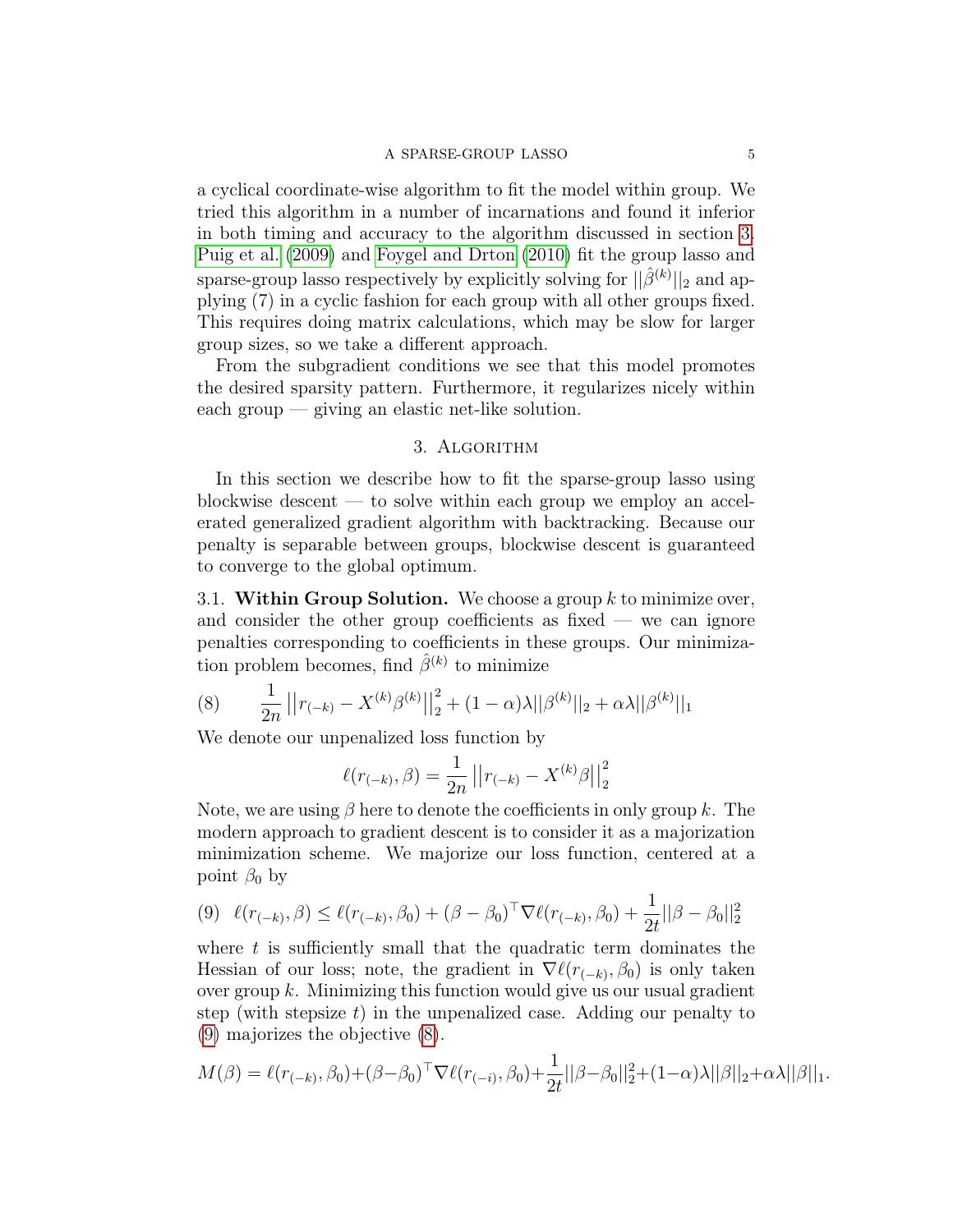## 6NOAH SIMON, JEROME FRIEDMAN, TREVOR HASTIE, AND ROB TIBSHIRANI

Our goal now is to find  $\tilde{\beta}$  to minimize  $M(\cdot)$ . Minimizing  $M(\cdot)$  is equivalent to minimizing

<span id="page-5-1"></span>(10) 
$$
\tilde{M}(\beta) = \frac{1}{2t} ||\beta - (\beta_0 - t \nabla \ell(r_{(-k)}, \beta_0))||_2^2 + (1 - \alpha)\lambda ||\beta||_2 + \alpha \lambda ||\beta||_1.
$$

Combining the subgradient conditions with basic algebra, we get that  $\hat{\beta}=0$  if

$$
||S(\beta_0 - t\nabla \ell(r_{(-k)}, \beta_0), t\alpha\lambda)||_2 \le t(1-\alpha)\lambda
$$

and otherwise  $\beta$  satisfies

<span id="page-5-0"></span>(11) 
$$
\left(1 + \frac{t(1-\alpha)\lambda}{||\hat{\beta}||_2}\right)\hat{\beta} = S(\beta_0 - t\nabla \ell(r_{(-k)}, \beta_0), t\alpha\lambda).
$$

Taking the norm of both sides we see that

$$
||\hat{\beta}||_2 = (||S(\beta_0 - t\nabla \ell(r_{(-k)}, \beta_0), t\alpha\lambda)||_2 - t(1-\alpha)\lambda)_+.
$$

If we plug this into [\(11\)](#page-5-0), we see that our generalized gradient step (ie. the solution to  $(10)$  is

(12)

<span id="page-5-2"></span>
$$
\hat{\beta} = \left(1 - \frac{t(1-\alpha)\lambda}{\|S(\beta_0 - t\nabla \ell(r_{(-k)}, \beta_0), t\alpha\lambda)\|_2}\right)_+ S(\beta_0 - t\nabla \ell(r_{(-k)}, \beta_0), t\alpha\lambda).
$$

If we iterate [\(12\)](#page-5-2), and recenter each pass at  $(\beta_0)_{\text{new}} = (\hat{\beta})_{\text{old}}$ , then we will converge on the optimal solution for  $\hat{\beta}^{(k)}$  given fixed values of the other coefficient vectors. If we apply this per block, and cyclically iterate through the blocks we will converge on the overall optimum. For ease of notation in the future we let  $U(\beta_0, t)$  denote our update formula

$$
(13)
$$

<span id="page-5-3"></span>
$$
U(\beta_0, t) = \left(1 - \frac{t(1-\alpha)\lambda}{\|S(\beta_0 - t\nabla \ell(r_{(-k)}, \beta_0), t\alpha\lambda)\|_2}\right)_+ S(\beta_0 - t\nabla \ell(r_{(-k)}, \beta_0), t\alpha\lambda).
$$

Note that in our case (linear regression)

$$
\nabla \ell(r_{(-k)}, \beta_0) = -X^{(k)\top}r_{(-k)}/n.
$$

3.2. Algorithm Overview. This algorithm is a sequence of nested loops:

- (1) (Outer loop) Cyclically iterate through the groups; at each group (k) execute step 2
- (2) Check if the group's coefficients are identically 0, by seeing if they obey

$$
\left| \left| \mathcal{S} \left( X^{(k)\top} r_{(-k)}, \alpha \lambda \right) \right| \right|_2 \le (1 - \alpha) \lambda.
$$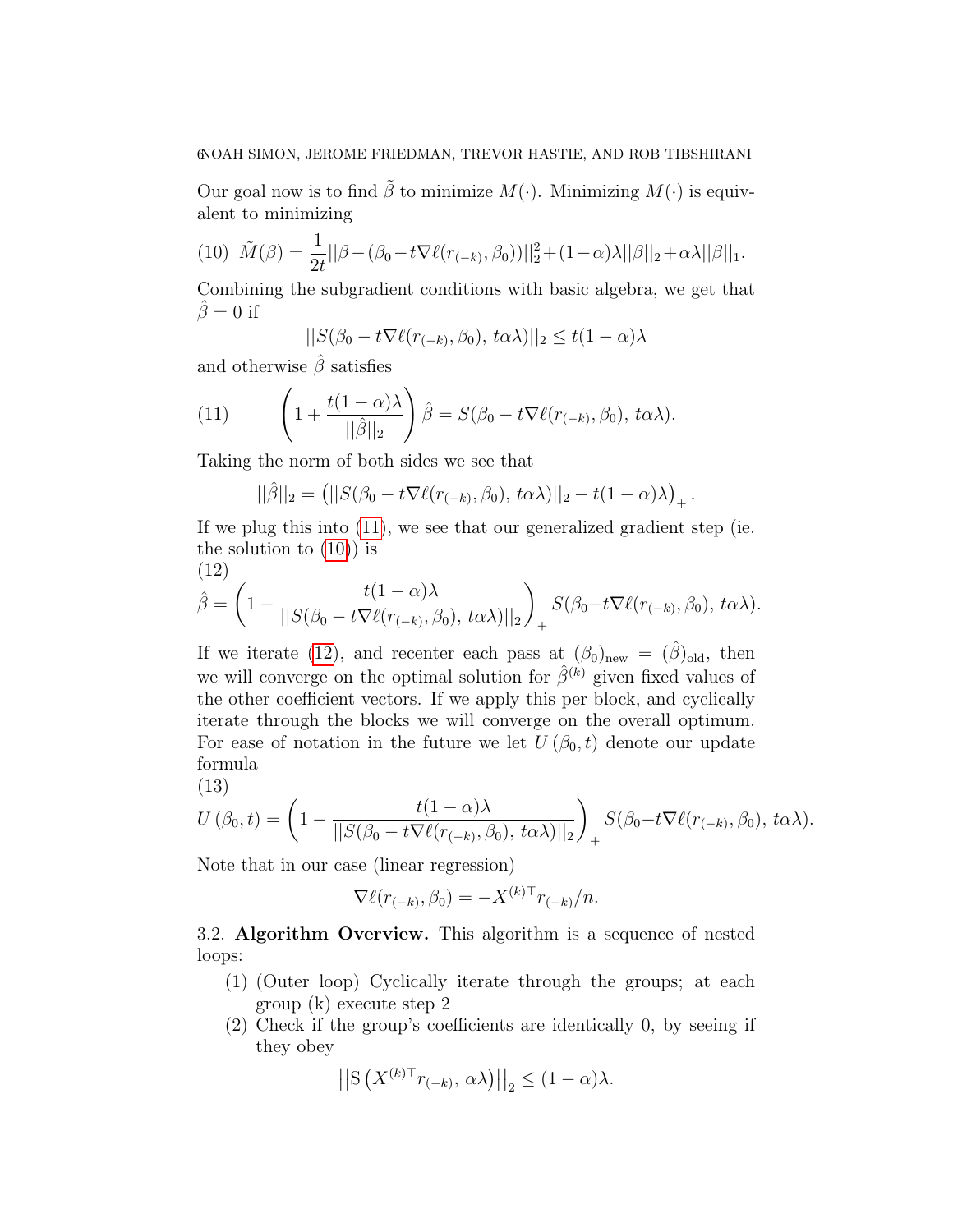If not, within the group apply step 3

- (3) (Inner loop) Until convergence iterate:
	- (a) update the center by  $\theta \leftarrow \hat{\beta}^{(k)}$
	- (b) update  $\hat{\beta}^{(k)}$  from Eq [\(13\)](#page-5-3), by

$$
\hat{\beta}^{(k)} \leftarrow U\left(\theta, t\right)
$$

This is the basic idea behind our algorithm. [Meier et al.](#page-17-5) [\(2008\)](#page-17-5) have a similar approach to fit the group lasso for generalized linear models. For a convergence threshold of  $\epsilon$ , in the worst-case scenario within each group this algorithm requires  $O(1/\epsilon)$  steps to converge. However, recent work in first order methods have shown vast improvements to gradient descent by a simple modification. As seen in [Nesterov](#page-17-6)  $(2007)$ we can improve this class of algorithm to  $O(1/\sqrt{\epsilon})$ , by including a momentum term (known as accelerated generalized gradient descent). In practice as well, we have seen significant empirical improvement by including momentum in our gradient updates. We have also included step size optimization, which we have found important as often the Lipschitz constant for a problem of interest is unknown. The actual algorithm that we employ changes the inner loop to the following:

(Inner loop) Start with  $\beta^{(k,l)} = \theta^{(k,l)} = \beta_0^{(k)}$  $_0^{(k)}$ , step size  $t = 1$ , and counter  $l = 1$ . Repeat the following until convergence

- (1) Update gradient g by  $g = \nabla \ell (r_{(-k)}, \beta^{(k,l)})$
- (2) Optimize step size by iterating  $t = 0.8 * t$  until

$$
\ell\left(U\left(\beta^{(k,l)},t\right)\right) \leq \ell\left(\beta^{(k,l)}\right) + g^{\top}\Delta_{(l,t)} + \frac{1}{2t} \left|\left|\Delta_{(l,t)}\right|\right|_{2}^{2}
$$

(3) Update  $\theta^{(k,l)}$  by

(14) 
$$
\theta^{(k,l+1)} \leftarrow U\left(\beta^{(k,l)}, t\right)
$$

(4) Update the center via a Nesterov step by

(15) 
$$
\beta^{(k,l+1)} \leftarrow \theta^{(k,l)} + \frac{l}{l+3} \left( \theta^{(k,l+1)} - \theta^{(k,l)} \right)
$$

(5) Set  $l = l + 1$ .

Where  $\Delta_{(l,t)}$  is the change between our old solution and new solution

$$
\Delta_{(l,t)} = U(\beta^{(k,l)}, t) - \beta^{(k,l)}
$$

Our choice of 0.8 in step 2 was somewhat arbitrary; any value in (0, 1) will work. This is very similar to the basic generalized gradient algorithm — the major differences are steps 2 and 4. In 2, we search for a t such that in our direction of descent, the majorization scheme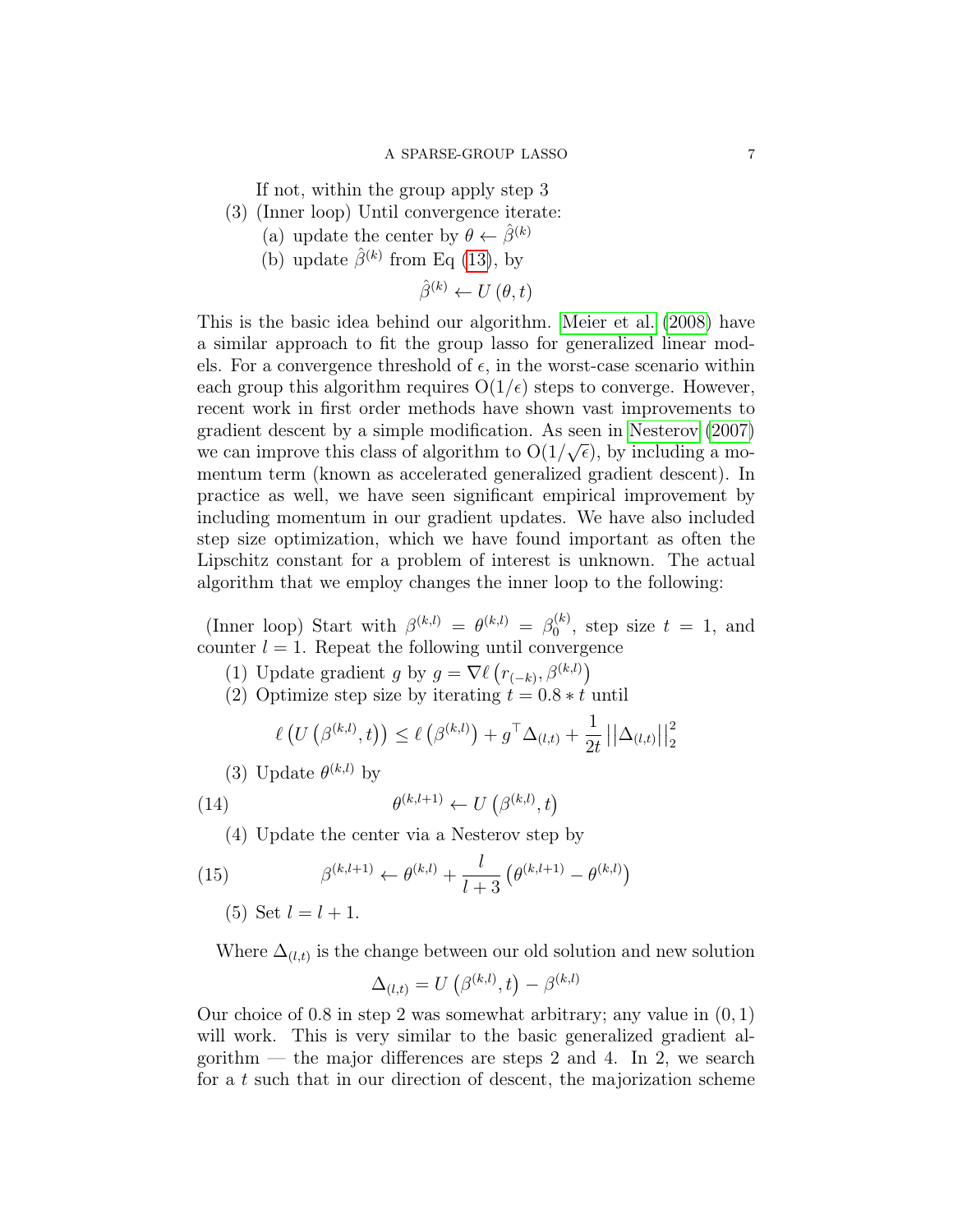still holds. In 4 we apply Nesterov-style momentum updates — this allows us to leverage some higher order information while only calculating gradients. While these momentum updates are unintuitive they have shown great theoretical and practical speedup in a large class of problems.

3.3. Pathwise solution. Usually, we will be interested in models for more than one amount of regularization. One could solve over a 2 dimensional grid of  $\alpha$  and  $\lambda$  values, however we found this to be computationally impractical, and to do a poor job of model selection. Instead, we fix the mixing parameter  $\alpha$  and compute solutions for a path of  $\lambda$  values (as  $\lambda$  regulates the degree of sparsity). We begin the path with  $\lambda$  sufficiently large to set  $\hat{\beta} = 0$ , and decrease  $\lambda$  until we are near the unregularized solution. By using the previous solution as the start position for our algorithm at the next  $\lambda$ -value along the path, we make this procedure efficient for finding a pathwise solution. Notice that in Eq [5](#page-3-1) if

$$
||S(X^{(l)\top}y/n, \lambda\alpha)||_2 < \sqrt{p_l}(1-\alpha)\lambda
$$

for all l, then  $\beta = 0$  minimizes the objective. We can leverage the fact that for a fixed  $\alpha ||S(X^{(l)\top}y/n, \lambda \alpha)||_2^2 - p_l(1-\alpha)^2\lambda^2$  is piecewise quadratic in  $\lambda$  to find the smallest  $\lambda_l$  for each group that sets that group's coefficients to 0. Thus, we begin our path with

$$
\lambda^{\max} = \max_i \lambda_i
$$

This is the exact value at which the first coefficient enters the model. We choose  $\lambda^{\min}$  to be some small fraction of  $\lambda^{\max}$  (default value is 0.1 in our implementation) and log-linearly interpolate between these two for other values of  $\lambda$  on this path. We do not have a theoretically optimal value for  $\alpha$  — the optimal value would need to be a function of the number of covariates and group sizes among other things. In practice for problems where we expect strong overall sparsity and would like to encourage grouping we have used  $\alpha = 0.95$  with reasonable success (this was used in our simulated data in Section [6\)](#page-13-0). In contrast, if we expect strong group-wise sparsity, but only mild sparsity within group we have used  $\alpha = 0.05$  (an example of this is given in Section [5\)](#page-9-0). That said, different problems will possibly be better served by different values of  $\alpha$  and in practice some exploration may be needed.

3.4. Simple Extensions. We can also use this algorithm to fit either the lasso or group lasso penalty: setting  $\alpha = 1$  or  $\alpha = 0$ . For the group lasso the only change is to remove the soft thresholding in update [\(13\)](#page-5-3)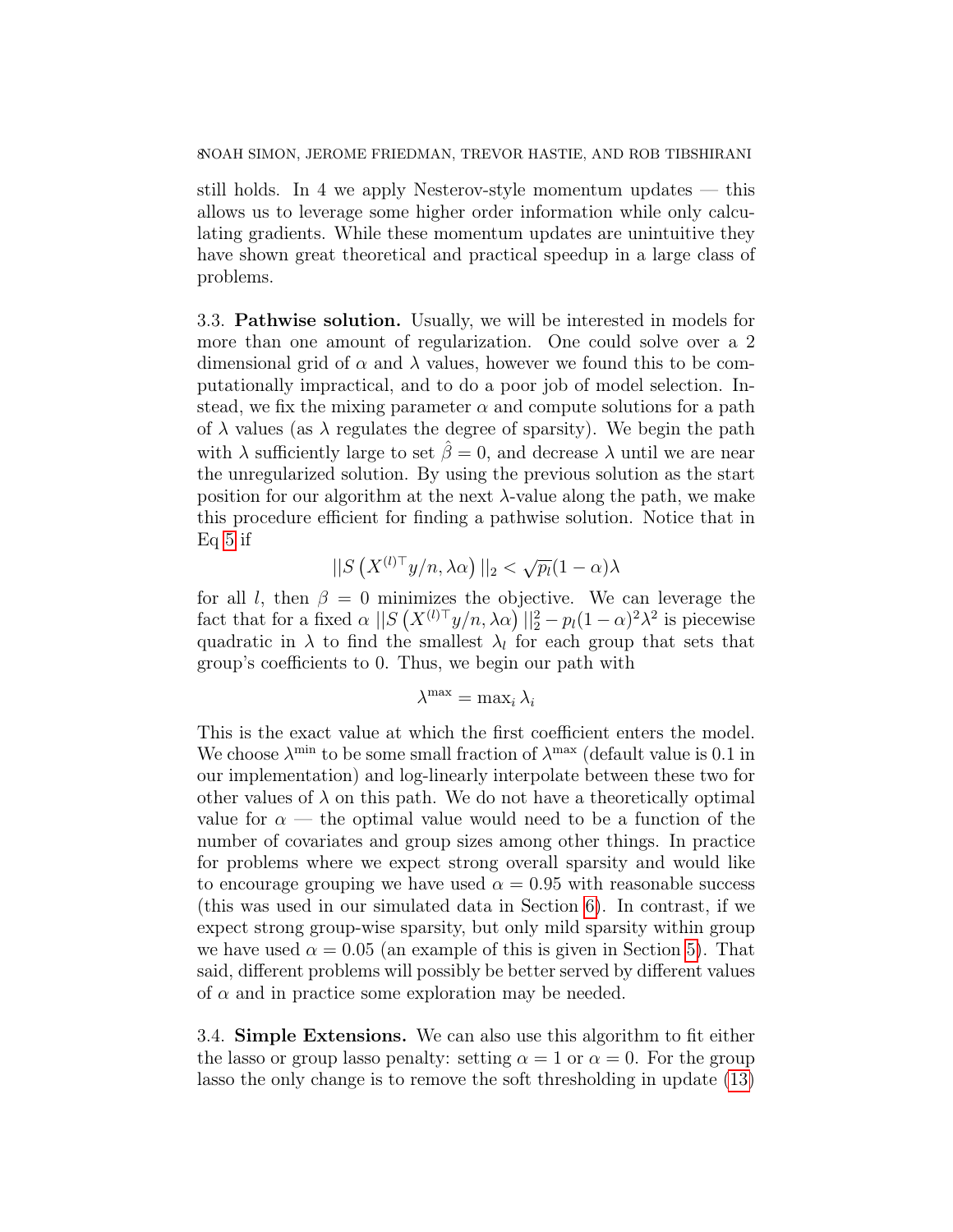and get

$$
U(\beta_0, t) = \left(1 - \frac{t(1-\alpha)\lambda}{||\beta_0 + t\nabla \ell(r_{(-i)}, \beta_0)||_2}\right)_+ \left(\beta_0 - t\nabla \ell(r_{(-i)}, \beta_0)\right).
$$

For the lasso penalty, the algorithm changes a bit more. There is no longer any grouping, so there is no need for an outer group loop. Our update becomes

$$
U(\beta_0, t) = S(\beta_0 - t\nabla \ell(y, \beta_0), t\lambda)
$$

which we iterate, updating  $\beta_0$  at each step. Without backtracking, this is just the NESTA algorithm in Lagrange form as described in [Becker](#page-17-7) [et al.](#page-17-7) [\(2009\)](#page-17-7).

#### 4. Extensions to other models

<span id="page-8-0"></span>With little effort we can extend the sparse-group penalty to other models. If the likelihood function,  $L(\beta)$ , for the model of interest is log-concave then for the sparse-group lasso we minimize

$$
\ell(\beta) + (1 - \alpha)\lambda \sum_{l=1}^{m} \sqrt{p_l} ||\beta^{(l)}||_2 + \alpha \lambda ||\beta||_1
$$

where  $\ell(\beta) = -1/n \log (L(\beta))$ . Two commonly used cases, which we include in our implementation, are logistic regression and the Cox model for survival data.

For logistic regression we have  $y$ , an *n*-vector of binary responses, and X, an *n* by *p* covariate matrix divided into *m* groups,  $X^{(1)}, \ldots, X^{(m)}$ . In this case the sparse-group lasso takes the form

$$
\hat{\beta} = \operatorname{argmin}_{\beta} \frac{1}{n} \left[ \left( \sum_{i=1}^{n} \log \left( 1 + \exp \left( x_{i}^{\top} \beta \right) \right) + y_{i} x_{i}^{\top} \beta \right) \right] + (1 - \alpha) \lambda \sum_{l=1}^{m} \sqrt{p_{l}} \left| \left| \beta^{(l)} \right| \right|_{2} + \alpha \lambda \left| \left| \beta \right| \right|_{1}
$$

For Cox regression our data is a covariate matrix,  $X$  (again with submatrices by group), an *n*-vector y corresponding to failure/censoring times and an *n*-vector  $\delta$  indicating failure or censoring for each observation ( $\delta_i = 1$  if observation i failed, while  $\delta_i = 0$  if censored). Here the sparse-group lasso corresponds to

$$
\hat{\beta} = \operatorname{argmin}_{\beta} \frac{1}{n} \left[ \log \left( \sum_{i \in D} \left( \sum_{j \in R_i} \exp \left( x_j^{\top} \beta \right) - x_i^{\top} \beta \right) \right) \right] + (1 - \alpha) \lambda \sum_{l=1}^{m} \sqrt{p_l} ||\beta^{(l)}||_2 + \alpha \lambda ||\beta||_1
$$

where  $D$  is the set of failure indices,  $R_i$  is the set of indices, j, with  $y_j \geq y_i$  (those still at risk at failure time i).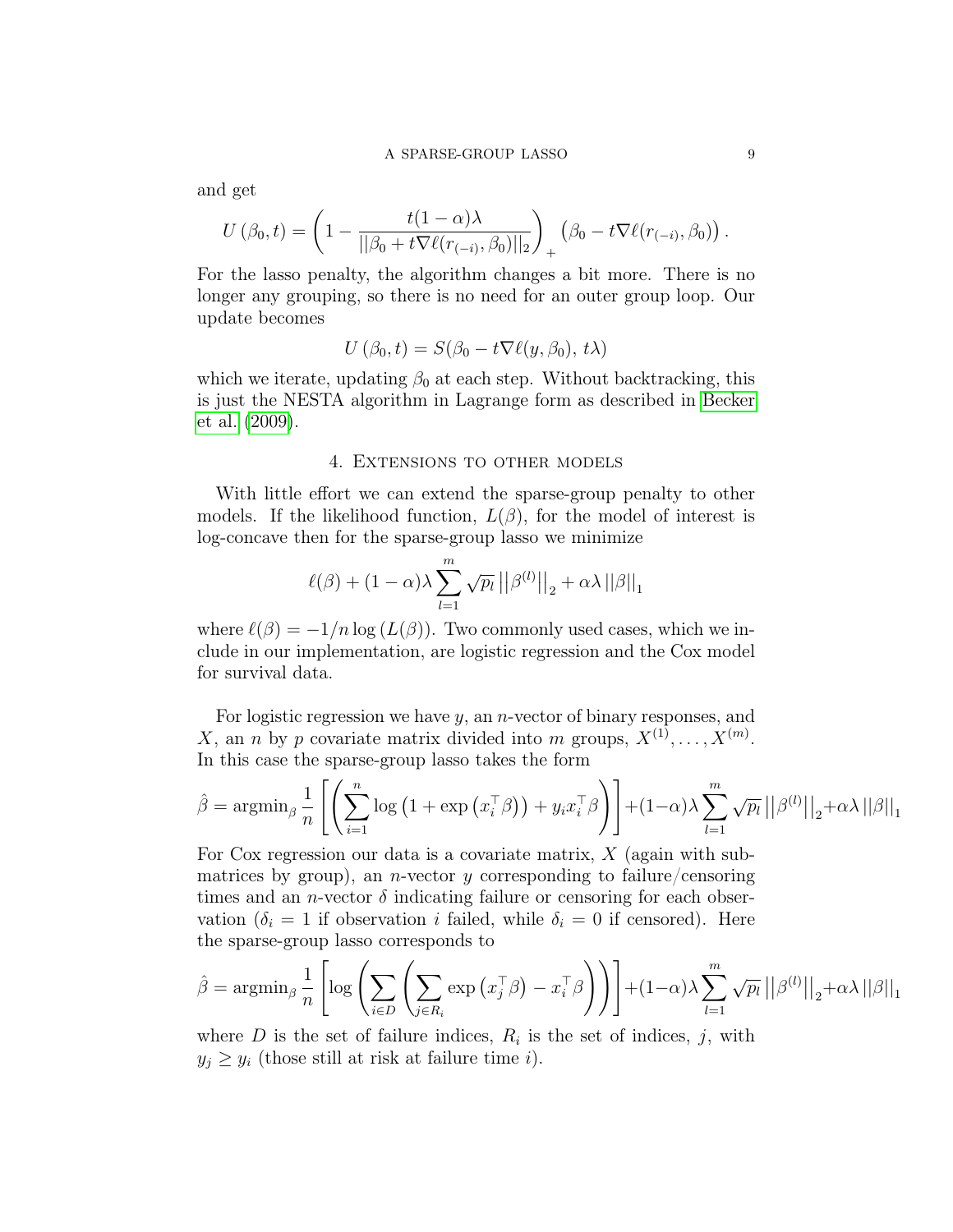4.1. Fitting extensions. Fitting the model in these cases is straightforward. As before we use blockwise descent. Within each block our algorithm is nearly identical to the squared error case. While before we had

$$
\ell(r_{(-k)}, \beta) = \frac{1}{2} ||r_{(-k)} - X^{(k)}\beta||_2^2,
$$

that form is only applicable with squared error loss. We define  $\ell_k(\beta^{(-k)}, \beta^{(k)})$ to be our unpenalized loss function,  $\ell(\beta)$ , considered as a function of only  $\beta^{(k)}$ , with the rest of the coefficients,  $\beta^{(-k)}$ , fixed. In the case of square error loss, this is exactly  $\ell(r_{(-k)}, \beta^{(k)})$ . From here, we can use the algorithm in Section [3](#page-4-0) only replacing every instance of  $\ell(r_{(-k)}, \beta)$ by  $\ell_k(\beta^{(-k)}, \beta^{(k)})$ . We would like to note that although the algorithm employed is straightforward, due to the curvature of these losses, in some cases our algorithm scales poorly (eg. Cox regression).

4.2. Overlap Group Lasso. The sparse-group lasso can also be considered as a special case of a group lasso model which allows overlap in groups (in this case many groups would be size 1). In the more general overlap case one may see strange behavior — if a variable in the overlap of many groups is included in a model then all of those groups will need to be "active". [Jacob et al.](#page-17-8) [\(2009\)](#page-17-8) give a very nice fix for this issue by slightly reformulating the problem, but this more general framework is beyond the scope of our paper.

#### 5. Applications

<span id="page-9-0"></span>In this section we discuss when one might expect good performance from the sparse-group lasso, and when another tool might be preferable. One common statistical scenario is regression with categorical predictors. For predictors with few levels it is reasonable to use the group lasso — sparsity within group is unnecessary as groups are small. As the number of levels per predictor rises, it becomes more likely that even for predictors which we include, many of the levels may not be informative. The sparse-group lasso will take this into account, setting the coefficients for many levels equal to 0 even in nonzero groups. At the other extreme, few predictors each with many levels, groupwise sparsity often proves unhelpful and one may see the best performance with the lasso (for example, if there are only 5 groups and one is active in the true model, this is still 20% of groups active).

Along similar lines, often we run regression in a setting where the predictors have a natural grouping. We mentioned gene pathways before and will expand on it here. In many (if not all) genetic conditions,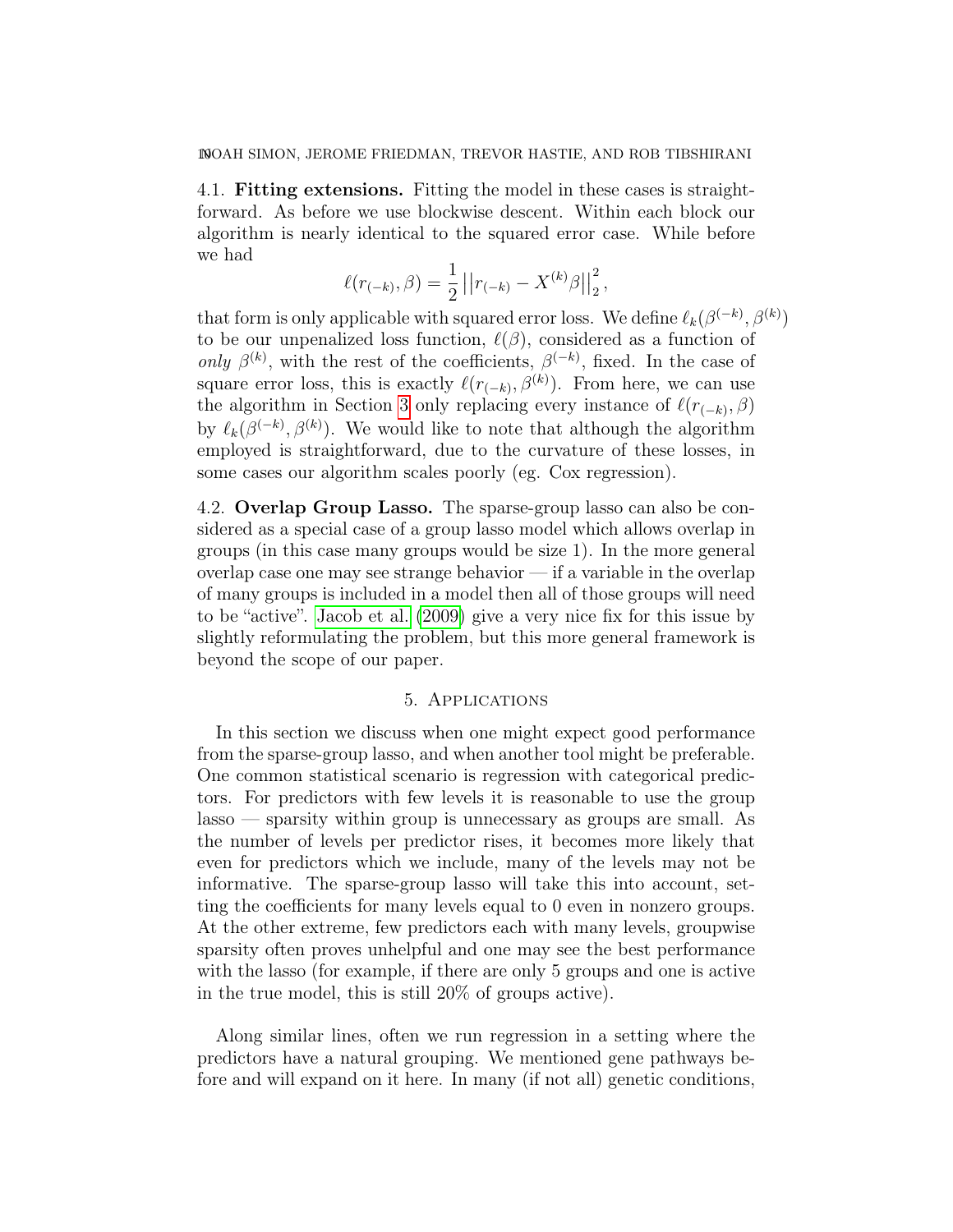genes do not function (or fail to function) independently. If a number of genes in a given pathway all seem moderately successful at predicting outcome, we would like to up-weight this evidence over similarly predictive genes in different pathways. However, we also do not believe that every gene in an active pathway is necessarily indicated in the genetic condition. The sparse-group lasso is potentially useful for this scenario — it finds pathways of interest and, from them, selects driving genes. Furthermore, it shrinks the estimated effects of driving genes within a group toward one another.

To further investigate this, we have compared the sparse-group lasso to the lasso and group lasso on two real data examples with gene expression data. Our first dataset was the colitis data of [Burczynski et al.](#page-17-9) [\(2006\)](#page-17-9). There were 127 total patients, 85 with colitis (59 crohn's patients + 26 ulcerative colitis patients) and 42 healthy controls. Each patient had expression data for 22283 genes run on an affymetrix U133A microarray. These genes were grouped into "genesets" using cytogenetic position data (the C1 set from [Subramanian et al.](#page-17-10) [\(2005\)](#page-17-10)). Of the original 22283 genes only 8298 of these genes were found in the  $C1$  geneset — the others were removed from the analysis. The  $C1$  set contains 277 cytogenetic bands, each averaging about 30 genes (from out dataset). We chose 50 observations at random and used these to fit our models. We used the remaining 77 observations as a test set.

Because there were a large number of small pathways we chose  $\alpha =$ 0.05 for the sparse-group lasso model. Each of the 3 models was fit for a path of 100  $\lambda$ -values with  $\lambda_{\min} = 0.01 \lambda_{\max}$  (this value was chosen because the peak in validation accuracy occured at the end of the path for  $\lambda_{\min} = 0.1 \lambda_{\max}$ ).

In Figure [1,](#page-11-0) we see that the lasso performed slightly better than the group lasso and sparse-group lasso with a 90% correct classification rate at its peak to the 87% of the sparse-group lasso and 84% for the group lasso. If we look into the solution slightly more we see that, at its peak, the lasso chose to include 19 genes from totally different cytogenetic bands, whereas the sparse-group lasso included 43 genes from only 8 Cytogenetic bands, and the group lasso included all 36 genes from 7 bands. In this example the group lasso and sparse-group lasso chose nearly the same predictors (the sparse-group lasso included an additional group). All of these bands were very small (the largest had 11 genes, 4.5 was the median), and the sparse-group lasso actually did not employ any within group sparsity. From our results, we can see that the sparse-group lasso (with our choice of genesets) was not ideal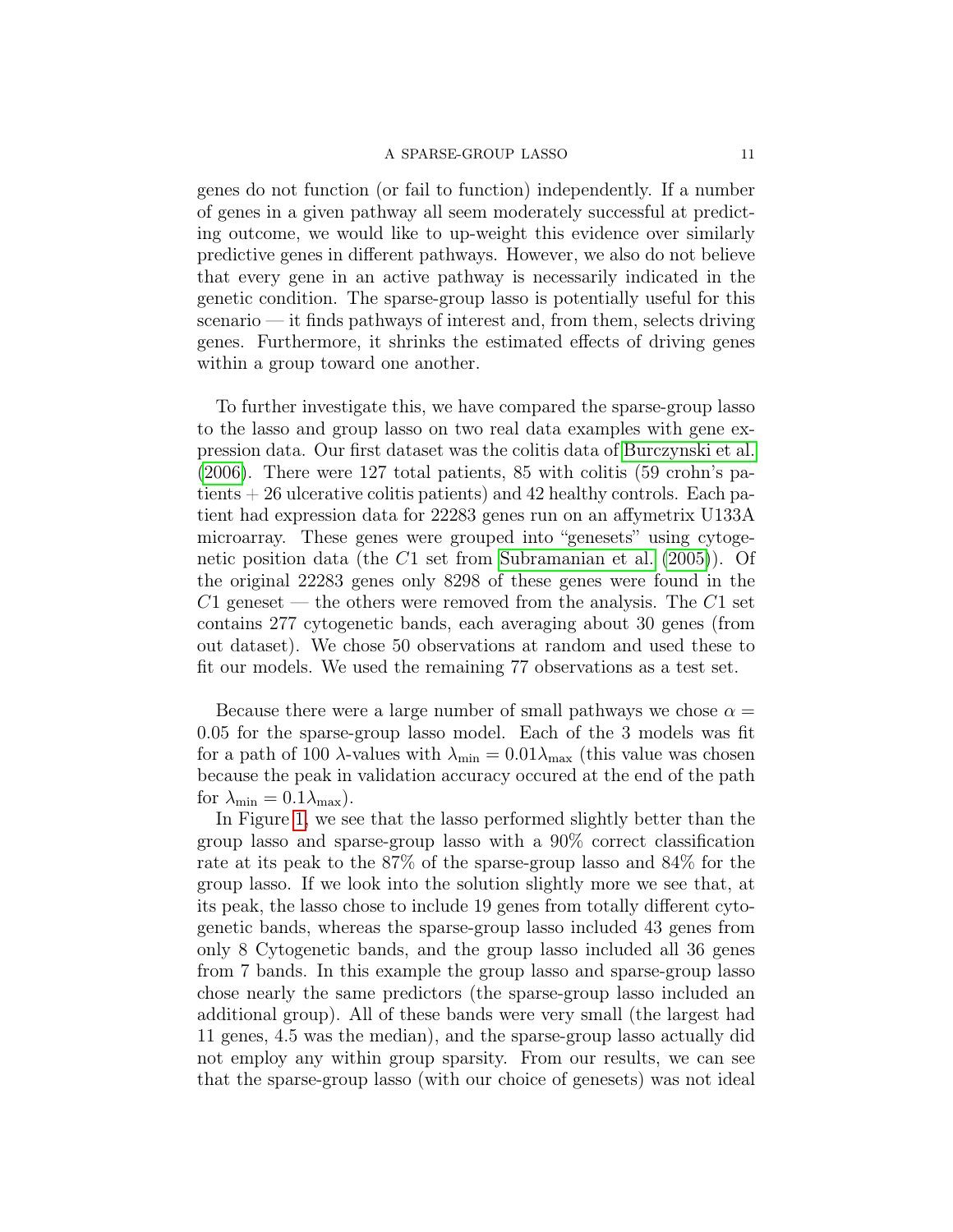

<span id="page-11-0"></span>FIGURE 1. Classification accuracy on 77 test samples for colitis data. All models were fit for a path of 100  $\lambda$ -values with  $\lambda_{\min} = 0.1 \lambda_{\max}$ . For the SGL,  $\alpha = 0.05$  was used.

for this problem.

One might question our choice of the positional bands rather than another collection of gene sets. We chose the C1 collection because it seemed reasonable and had no overlapping groups. In general, scientists with domain specific knowledge would likely do better choosing a domain specific collection (eg. using a colitis associated collection for the colitis data).

The second dataset we used for comparison was the breast cancer data of [Ma et al.](#page-17-11) [\(2004\)](#page-17-11). This dataset contains gene expression values from 60 patients with estrogen positive breast cancer. The patients were treated with tamoxifen for 5 years and classified according to whether cancer recurred (there were 28 recurrences). Gene expression values were run on a GPL1223: Arcturus 22k human oligonucleotide microarray. Unfortunately, there was significant missing data. As a first pass, all genes with more than 50% missingness were removed. Other missing values were imputed by simple mean imputation. This left us with 12071 of our 22575 original genes. We again grouped genes together by cytogenetic position data, removing genes which were not recorded in the GSEA C1 dataset. Our final design matrix had 4989 genes in 270 pathways (an average of  $\sim 18.5$  genes per pathway). 30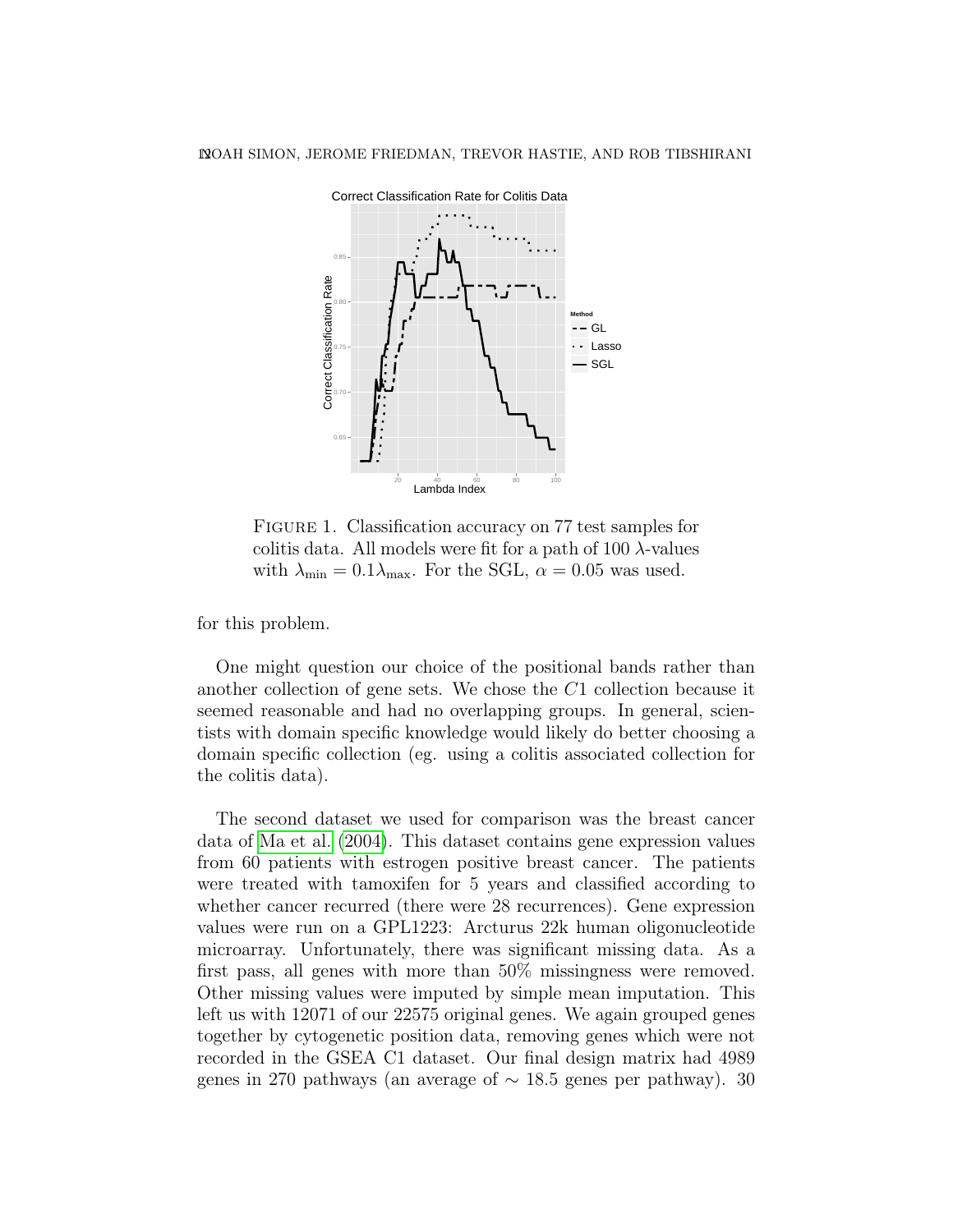

<span id="page-12-0"></span>FIGURE 2. Classification accuracy on 30 test samples for cancer data. Both models were fit for a path of 100  $\lambda$ values with  $\lambda_{\min} = 0.1 \lambda_{\max}$ . For the SGL,  $\alpha = 0.05$  was used.

patients were chosen at random and used to build the 3 models. The remaining 30 were used to test their accuracies.

We again used  $\alpha = 0.05$  for the sparse-group lasso. Each of the 3 models was fit for a path of 100  $\lambda$ -values with  $\lambda_{\min} = 0.1 \lambda_{\max}$ .

Referring to Figure [2,](#page-12-0) we see that in this example the sparse-group lasso outperforms the lasso and group lasso. The sparse-group lasso reaches 70% classification accuracy (though this is a narrow peak, so may be slightly biased high), while the group lasso peaks at 60% and the lasso comes in last at 53% accuracy. At its optimum the sparsegroup lasso includes 54 genes from 11 bands, while the group lasso selects all 74 genes from 15 bands (again, largely smaller bands for the group lasso), and the lasso selects 3 genes all from separate bands. This example really highlights the advantage of the sparse-group lasso — it allows us to use group information, but does not force us to use entire groups.

These two examples highlight two different possibilities for the sparsegroup lasso. In the cancer data, the addition of group information is critical for classification, and the grouping may help give insight into the biological mechanisms. In the colitis data, the group "information" largely just increases model variance. The sparse-group lasso is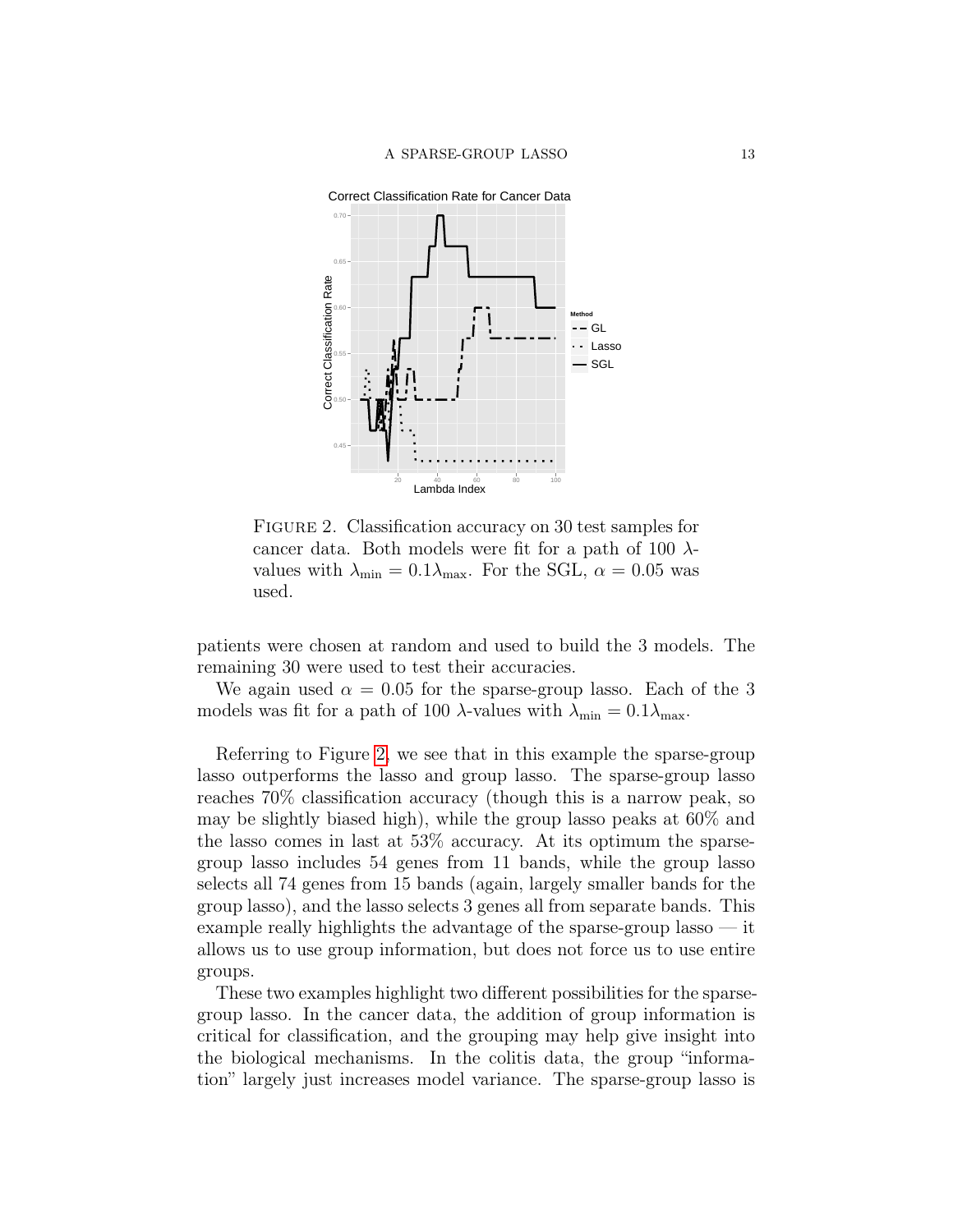certainly not perfect for every scenario with grouped data, but as evidenced in the cancer data, it can sometimes be helpful.

#### 6. Simulated data

<span id="page-13-0"></span>In the previous section we compared the predictive accuracy of the lasso and sparse-group lasso on real data. One might also be interested in its accuracy as a variable selection tool — in this section we compare the regular lasso to the sparse-group lasso for variable selection on simulated data. We simulated our covariate matrix X with different numbers of covariates, observations, and groups. The columns of X were iid. gaussian, and the response,  $\gamma$  was constructed as

<span id="page-13-1"></span>(16) 
$$
y = \sum_{l=1}^{g} X^{(l)} \beta^{(l)} + \sigma \epsilon
$$

where  $\epsilon \sim N(0, I), \ \beta^{(l)} = (1, 2, \ldots, 5, 0, \ldots, 0)$  for  $l = 1, \ldots, g$ , and  $\sigma$ set so that the signal to noise ratio was 2. The number of generative groups, g varied from 1 to 3 changing the amount of the sparsity.

We chose penalty parameters for both the lasso and sparse-group lasso (with  $\alpha = 0.95$ ) so that the number of nonzero coefficients chosen in the fits matched the true number of nonzero coefficients in the gen-erative model [\(16\)](#page-13-1) (5, 10, or 15 corresponding to  $g = 1, 2, 3$ ). We then compared the proportion of correctly identified covariates averaged over 10 trials. Referring to Table [1,](#page-14-0) we can see that the sparse-group lasso improves performance in almost all scenarios. The two scenarios where the sparse-group lasso is slightly outperformed is unsurprising as there are few groups  $(m = 10)$  and each group has more covariates than observations  $(n = 60, p = 150)$ , so we gain little by modeling sparsity of groups.

We would like to note that in some trials we were unable to make the sparse-group lasso select exactly the true number of nonzero coefficients (due to the grouping effects). In these cases we allowed the sparse-group lasso to select extra variables (as few as it could manage), however when calculating the proportion of correct nonzero coefficient identifications we used the total number of variables selected in our denominator, eg. if the sparse-group lasso selected 7 variables in the 5 true variable case, it would be unable to get a proportion better than  $5/7 = 0.71$ . While not ideal, we find no reason to believe that this would bias our results in favor of the sparse-group lasso.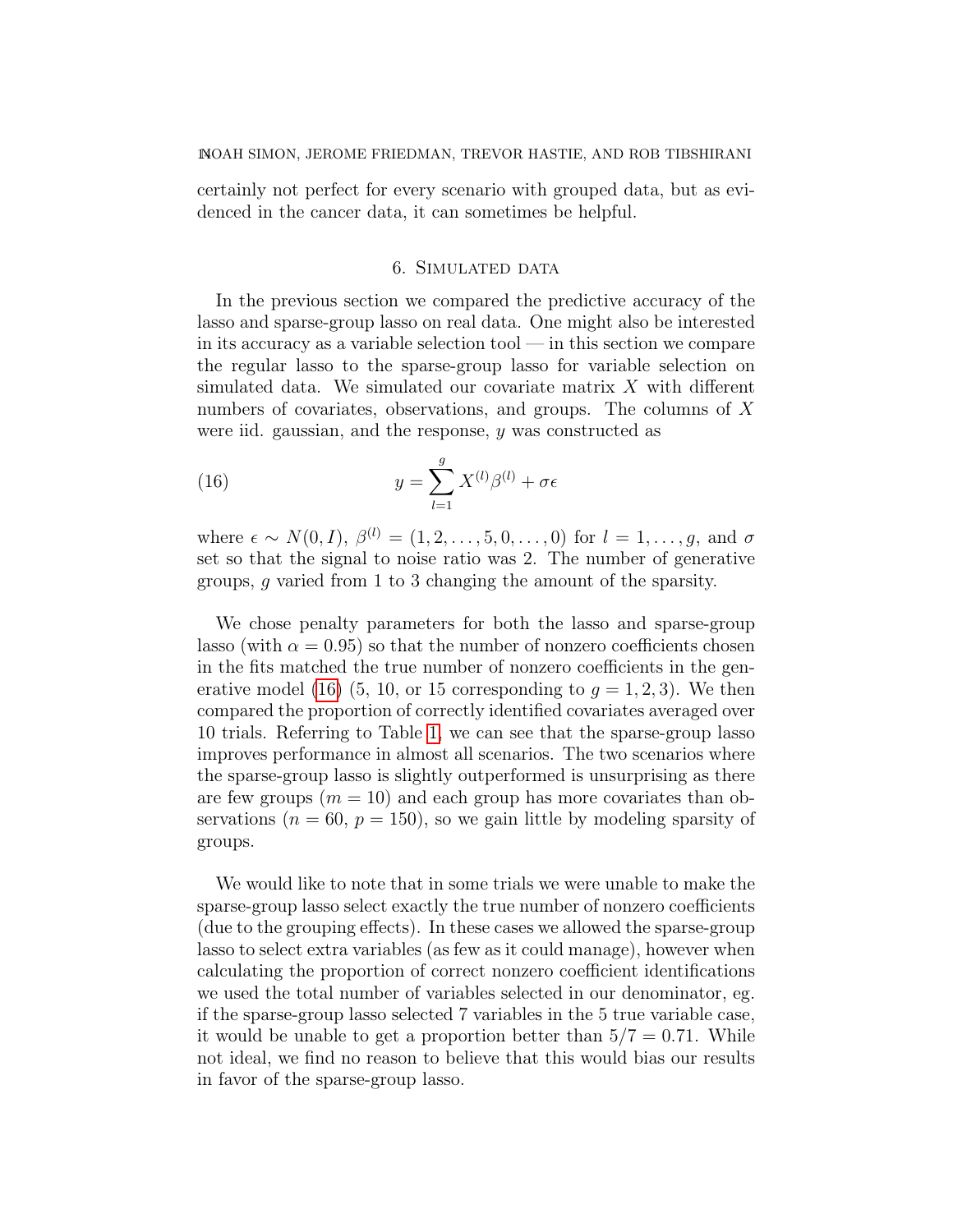|                               | Number of Groups in<br>Generative Model |                           |              |  |  |  |  |
|-------------------------------|-----------------------------------------|---------------------------|--------------|--|--|--|--|
|                               |                                         | 1 group 2 groups 3 groups |              |  |  |  |  |
|                               | $n = 60, p = 1500, m = 10$              |                           |              |  |  |  |  |
| SGL                           | 0.72                                    | 0.36                      | 0.28         |  |  |  |  |
| Lasso                         | 0.60                                    | 0.38                      | 0.31         |  |  |  |  |
|                               | $n = 70, p = 2000, m = 200$             |                           |              |  |  |  |  |
| $\operatorname{SGL}$<br>Lasso | 0.68<br>0.54                            | 0.44<br>0.30              | 0.31<br>0.26 |  |  |  |  |
|                               | $n = 150, p = 10000, m = 100$           |                           |              |  |  |  |  |
| $\operatorname{SGL}$<br>Lasso | 0.77<br>0.76                            | 0.72<br>0.62              | 0.52<br>0.43 |  |  |  |  |
|                               | $n = 200, p = 20000, m = 400$           |                           |              |  |  |  |  |
| $\operatorname{SGL}$<br>Lasso | 0.92<br>0.82                            | 0.78<br>0.68              | 0.68<br>0.52 |  |  |  |  |

<span id="page-14-0"></span>Table 1. Proportions of correct nonzero coefficient identifications for standardized and unstandardized Group Lasso out of 10 simulated data sets.

6.1. Timings. We also timed our algorithm on simulated data for linear, logistic, and Cox regression. Our linear data was simulated as in Section [6.](#page-13-0) To simulate binary responses, we applied a logit transformation to a scaling of our linear responses

$$
p_i = \frac{\exp(5y_i)}{1 + \exp(5y_i)}
$$

and simulated Bernoulli random variables with these probabilities. For Cox regression, we set survival/censoring time for observation  $i$  to be  $\exp(y_i)$ , and simulated our indicators death/censoring independently with equal probability of censoring and death  $(ber(0.5))$ . We used the same covariate matrix for each 3 regression types.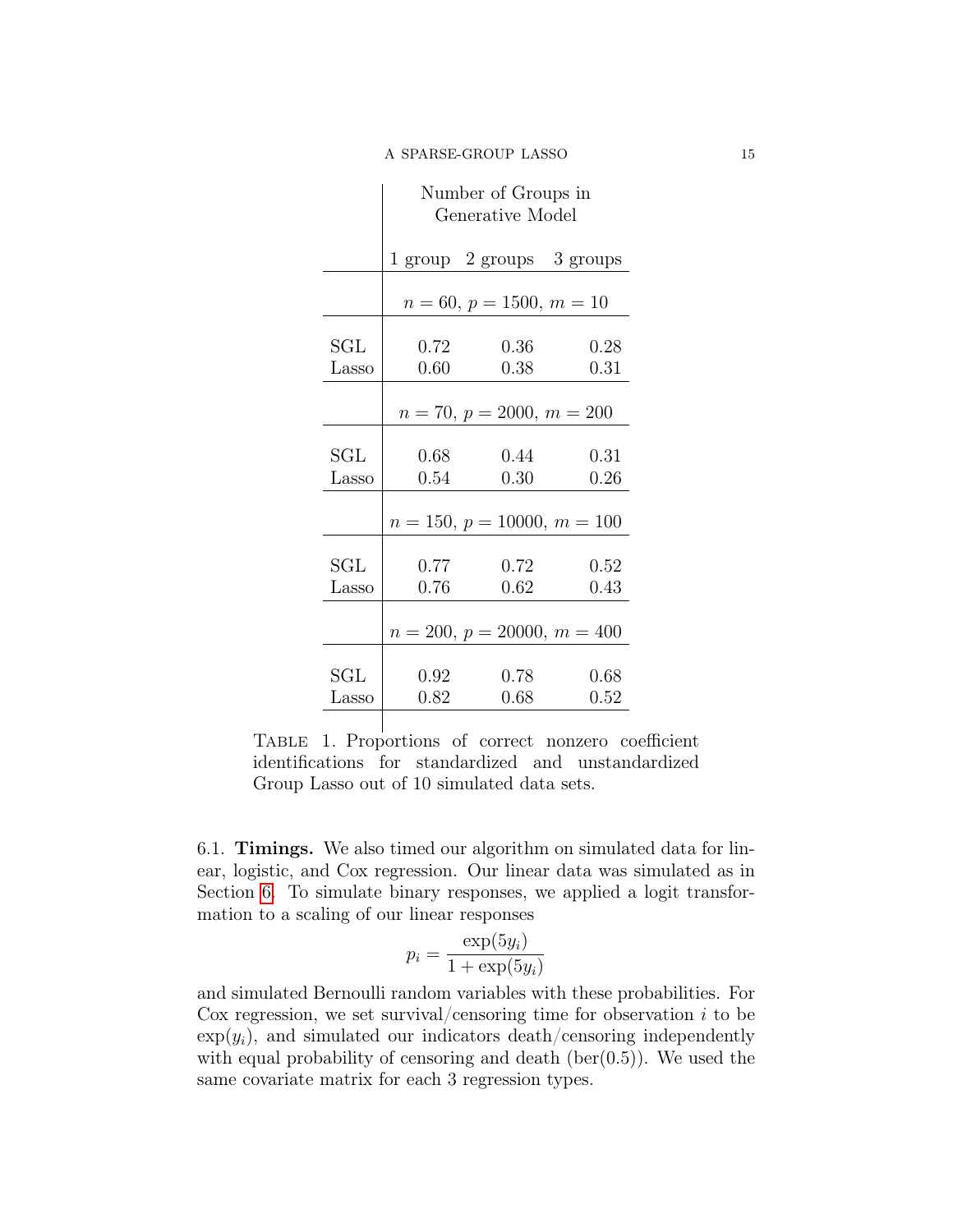#### 16NOAH SIMON, JEROME FRIEDMAN, TREVOR HASTIE, AND ROB TIBSHIRANI

We found that the unregularized end of the regularization path required by far the most time to solve. To illustrate this we ran 2 sets of simulations. For the first set we use  $\lambda_{\min} = 0.1 \lambda_{\max}$ , running relatively far along the path. For the second set we ran a much shorter path with  $\lambda_{\min} = 0.6\lambda_{\max}$ . For some problems it may be necessary to solve for  $\lambda_{\min}$  small. However, these solutions have many nonzero variables. As such in large  $p$ , small  $n$  problems, these unregularized solutions generally have very poor prediction accuracy as they tend to include many noise variables. In this situations, solving far into the regularization path may often be unnecessary.

Our implementation of the sparse-group lasso is called from R, but much of the optimization code is written in  $C_{++}$  and compiled as a shared  $R/C++$  library. All timings were carried out on an Intel Xeon 3.33 GHz processor.

Referring to Table [2,](#page-16-0) we see that while, in some cases, our algorithm scales somewhat poorly, it can still solve fairly large problems with times on the order of minutes. One noteworthy point is that smaller group sizes allow our algorithm to make better use of active sets, and this is reflected in the runtime differences between the 200 and 10 group cases. Also, as we run further into the regularization path, more groups become active. This is the main reason our solutions for  $\lambda_{\min} = 0.1$  are much slower than for  $\lambda_{\min} = 0.6$  even though the 2 paths solve for the same number of  $\lambda$ -values.

## 7. Discussion

We have proposed and given insight into a method for modeling groupwise and within group sparsity in regression. We have extended this model to other likelihoods. We have shown the efficacy of this method on real and simulated data, and given an algorithm to fit this model. An R implementation of this algorithm is available on request, and will soon be uploaded to CRAN.

#### 8. Supplemental Materials

R-package for SGL: R-package "SGL" containing the code used to fit all the spare-group lasso models. (SGL\_1.0.tar.gz, GNU zipped tar file)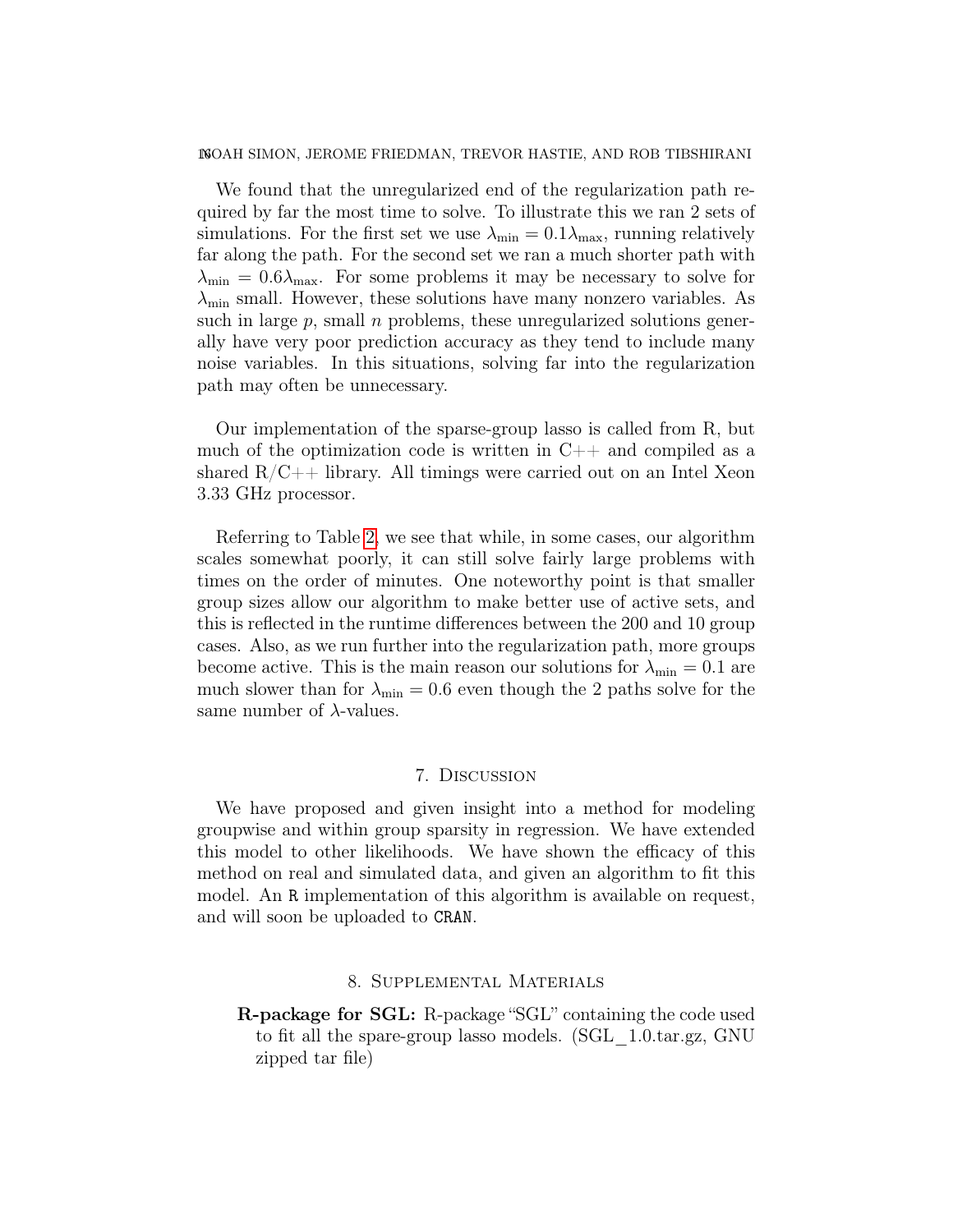# Number of Groups in Generative Model

|        |                               |        | 1 group 2 groups 3 groups 1 group 2 groups 3 groups |       |       |       |  |  |
|--------|-------------------------------|--------|-----------------------------------------------------|-------|-------|-------|--|--|
|        |                               |        |                                                     |       |       |       |  |  |
|        | Short Path                    |        | Long Path                                           |       |       |       |  |  |
|        | $n = 150, p = 1500, m = 10$   |        |                                                     |       |       |       |  |  |
|        |                               |        |                                                     |       |       |       |  |  |
| linear | 1.788                         | 7.052  | 8.278                                               | 30.86 | 65.13 | 66.29 |  |  |
| logit  | 5.954                         | 7.055  | 8.72                                                | 58.21 | 63.14 | 65.12 |  |  |
| $\cos$ | 7.592                         | 10.09  | 8.453                                               | 72.87 | 76.31 | 77.17 |  |  |
|        |                               |        |                                                     |       |       |       |  |  |
|        | $n = 200, p = 2000, m = 200$  |        |                                                     |       |       |       |  |  |
|        |                               |        |                                                     |       |       |       |  |  |
| linear | 0.501                         | 0.8164 | 1.345                                               | 8.422 | 14.18 | 18.35 |  |  |
| logit  | 1.594                         | 3.121  | 2.676                                               | 32.48 | 42.38 | 43.65 |  |  |
| $\cos$ | 2.482                         | 4.084  | 3.315                                               | 55.31 | 58    | 53.41 |  |  |
|        | $n = 150, p = 10000, m = 100$ |        |                                                     |       |       |       |  |  |
|        |                               |        |                                                     |       |       |       |  |  |
| linear | 6.566                         | 11.46  | 15.15                                               | 140.4 | 269.6 | 322   |  |  |
| logit  | 8.017                         | 48.01  | 60.94                                               | 424.1 | 554.9 | 595.6 |  |  |
| $\cos$ | 21.61                         | 117.3  | 117.2                                               | 635.8 | 793.4 | 789.2 |  |  |
|        |                               |        |                                                     |       |       |       |  |  |
|        | $n = 200, p = 20000, m = 400$ |        |                                                     |       |       |       |  |  |
|        |                               |        |                                                     |       |       |       |  |  |
| linear | 9.743                         | 13.07  | 15.75                                               | 153.3 | 272.3 | 401.3 |  |  |
| logit  | 10.73                         | 23.6   | 50.87                                               | 600.8 | 815.7 | 965.4 |  |  |
| $\cos$ | 23.86                         | 91.2   | 128.2                                               | 1324  | 1473  | 1578  |  |  |

<span id="page-16-0"></span>Table 2. Time in seconds to solve for the "short" and "long" paths of 20  $\lambda$ -values averaged over 10 simulated data sets. Where  $\lambda_{\rm min} = 0.6 \lambda_{\rm max}$  for the short path and  $\lambda_{\rm min} = 0.1 \lambda_{\rm max}$  for the long path.

Test Code: All the R script files used for simulations and real data calculations run in the manuscript. (testCode.tar.gz, GNU zipped tar file)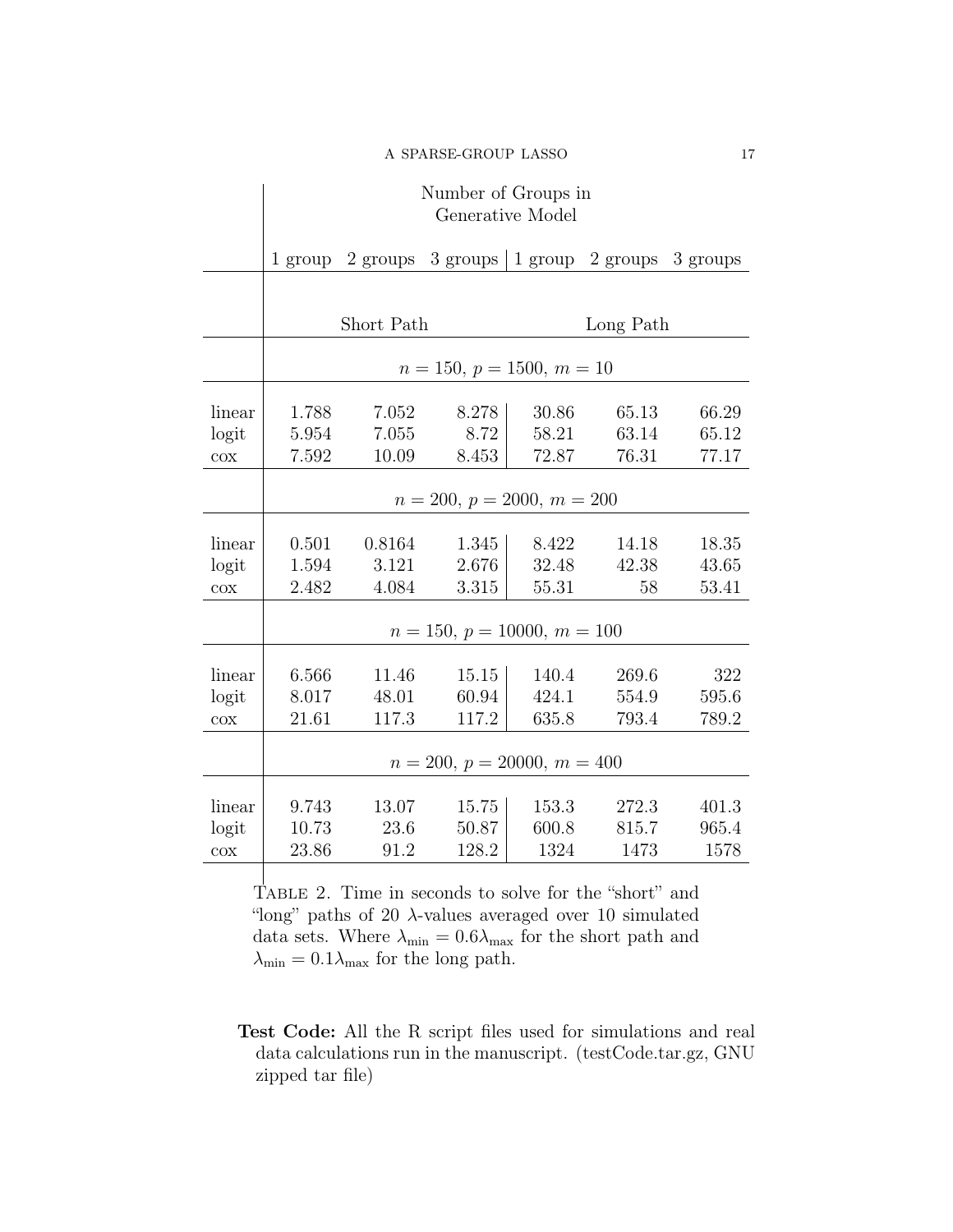#### **REFERENCES**

- <span id="page-17-7"></span>S. Becker, J. Bobin, and E. Candes. NESTA: A fast and accurate first-order method for sparse recovery. Arxiv preprint arXiv, 904, 2009.
- <span id="page-17-9"></span>M. Burczynski, R. Peterson, N. Twine, K. Zuberek, B. Brodeur, L. Casciotti, V. Maganti, P. Reddy, A. Strahs, F. Immermann, et al. Molecular classification of crohn's disease and ulcerative colitis patients using transcriptional profiles in peripheral blood mononuclear cells. The Journal of molecular diagnostics: JMD, 8(1):51, 2006.
- <span id="page-17-4"></span>R. Foygel and M. Drton. Exact block-wise optimization in group lasso and sparse group lasso for linear regression. Arxiv preprint arXiv:1010.3320, 2010.
- <span id="page-17-1"></span>J. Friedman, T. Hastie, and R. Tibshirani. A note on the group lasso and sparse group lasso.  $arViV:1001.0736v1$ .
- <span id="page-17-2"></span>J. Friedman, T. Hastie, and R. Tibshirani. Applications of the lasso and grouped lasso to the estimation of sparse graphical models. submitted, 2009.
- <span id="page-17-8"></span>L. Jacob, G. Obozinski, and J. Vert. Group lasso with overlap and graph lasso. In Proceedings of the 26th Annual International Conference on Machine Learning, pages 433–440. ACM, 2009.
- <span id="page-17-11"></span>X. Ma, Z. Wang, P. Ryan, S. Isakoff, A. Barmettler, A. Fuller, B. Muir, G. Mohapatra, R. Salunga, J. Tuggle, et al. A two-gene expression ratio predicts clinical outcome in breast cancer patients treated with tamoxifen. Cancer cell, 5(6):607–616, 2004.
- <span id="page-17-5"></span>L. Meier, S. van de Geer, and P. Bühlmann. The group lasso for logistic regression. Journal of the Royal Statistical Society B, 70:53–71, 2008.
- <span id="page-17-6"></span>Y. Nesterov. Gradient methods for minimizing composite objective function. CORE, 2007.
- <span id="page-17-3"></span>A. Puig, A. Wiesel, and A. Hero. A multidimensional shrinkagethresholding operator," statistical signal processing. In SSP '09. IEEE/SP 15th Workshop on Statistical Signal Processing, pages 113– 116, 2009.
- <span id="page-17-10"></span>A. Subramanian, P. Tamayo, V. Mootha, S. Mukherjee, B. Ebert, M. Gillette, A. Paulovich, S. Pomeroy, T. Golub, E. Lander, et al. Gene set enrichment analysis: a knowledge-based approach for interpreting genome-wide expression profiles. Proceedings of the National Academy of Sciences of the United States of America, 102(43):15545, 2005.
- <span id="page-17-0"></span>R. Tibshirani. Regression shrinkage and selection via the lasso. Journal of the Royal Statistical Society B, 58:267–288, 1996.